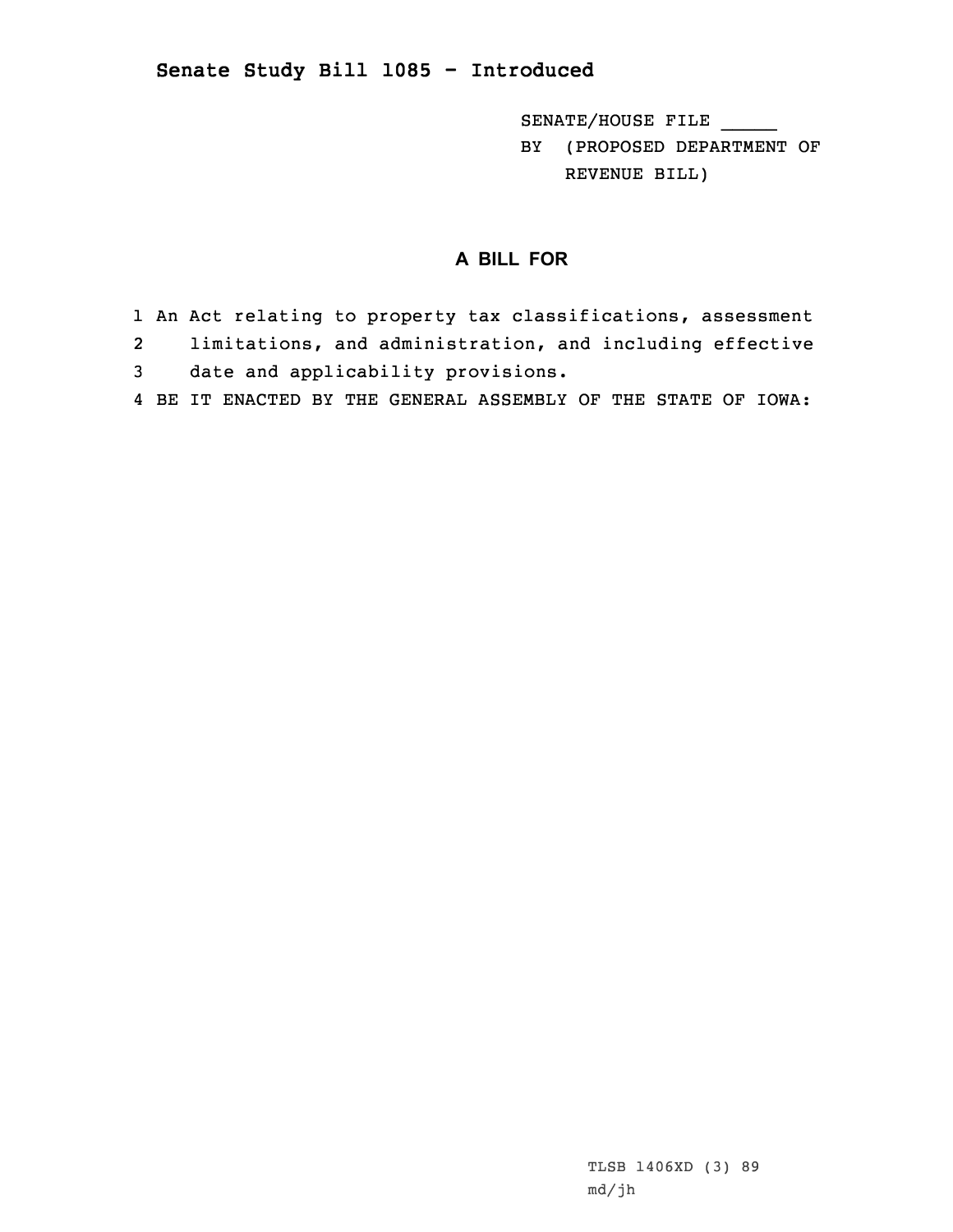1 Section 1. Section 404.2, subsection 2, paragraph f, Code 2 2021, is amended to read as follows:

 *f.* <sup>A</sup> statement specifying whether the revitalization is applicable to none, some, or all of the property assessed as 5 residential, multiresidential, agricultural, commercial, or industrial property within the designated area or <sup>a</sup> combination thereof and whether the revitalization is for rehabilitation and additions to existing buildings or new construction or both. If revitalization is made applicable only to some property within an assessment classification, the definition of that subset of eligible property must be by uniform criteria which further some planning objective identified in the plan. The city shall state how long it is estimated that the area shall remain <sup>a</sup> designated revitalization area which time shall be longer than one year from the date of designation and shall state any plan by the city to issue revenue bonds for revitalization projects within the area. For <sup>a</sup> county, <sup>a</sup> revitalization area shall include only property which will be used as industrial property, commercial property, 20 multiresidential property, or residential property. However, a county shall not provide <sup>a</sup> tax exemption under this [chapter](https://www.legis.iowa.gov/docs/code/2021/404.pdf) to 22 commercial property<del>, multiresidential property,</del> or residential property which is located within the limits of <sup>a</sup> city.

24 Sec. 2. Section 404.3, subsection 4, paragraph a, Code 2021, 25 is amended by striking the paragraph and inserting in lieu 26 thereof the following:

27 *a.* All qualified real estate assessed as residential 28 property is eligible to receive <sup>a</sup> one hundred percent exemption 29 from taxation on the actual value added by the improvements.

30 Sec. 3. Section 441.21, subsection 2, Code 2021, is amended 31 to read as follows:

 2. In the event market value of the property being assessed cannot be readily established in the foregoing manner, then the assessor may determine the value of the property using the other uniform and recognized appraisal methods including its

 $-1-$ 

LSB 1406XD (3) 89  $md/jh$  1/11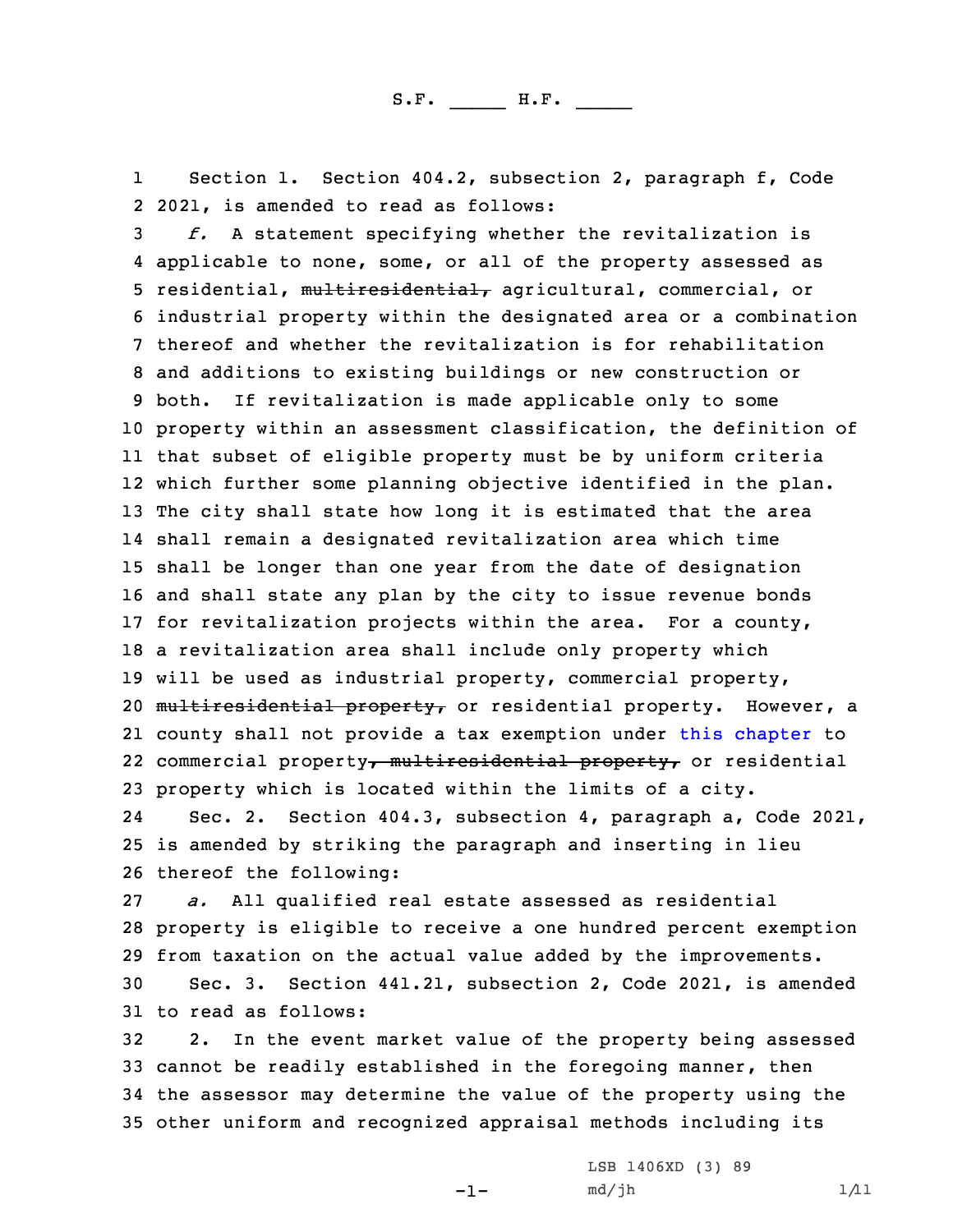productive and earning capacity, if any, industrial conditions, its cost, physical and functional depreciation and obsolescence and replacement cost, and all other factors which would assist in determining the fair and reasonable market value of the property but the actual value shall not be determined by use of only one such factor. The following shall not be taken into consideration: Special value or use value of the property to its present owner, and the goodwill or value of <sup>a</sup> business which uses the property as distinguished from the value of the property as property. In addition, for assessment years beginning on or after January 1, 2018, and unless otherwise required for property valued by the department of revenue pursuant to [chapters](https://www.legis.iowa.gov/docs/code/2021/428.pdf) 428, [433](https://www.legis.iowa.gov/docs/code/2021/433.pdf), [437](https://www.legis.iowa.gov/docs/code/2021/437.pdf), and [438](https://www.legis.iowa.gov/docs/code/2021/438.pdf), the assessor shall not take into consideration and shall not request from any person sales or receipts data, expense data, balance sheets, bank account information, or other data related to the financial condition of <sup>a</sup> business operating in whole or in part on the property if the property is both classified as commercial or industrial property and owned and used by the owner of the business. However, in assessing property that is rented or leased to low-income individuals and families as authorized by section 42 of the Internal Revenue Code, as amended, and which section limits the amount that the individual or family pays for the rental or lease of units in the property, the assessor shall, unless the owner elects to withdraw the property from the assessment procedures for section 42 property, use the productive and earning capacity from the actual rents received as <sup>a</sup> method of appraisal and shall take into account the extent to which that use and limitation reduces the market value of the property. The assessor shall not consider any tax credit equity or other subsidized financing as income provided to the property in determining the assessed value. The property owner shall notify the assessor when property is withdrawn from section 42 eligibility under the Internal Revenue Code or if the owner

 $-2-$ 

LSB 1406XD (3) 89  $md/jh$  2/11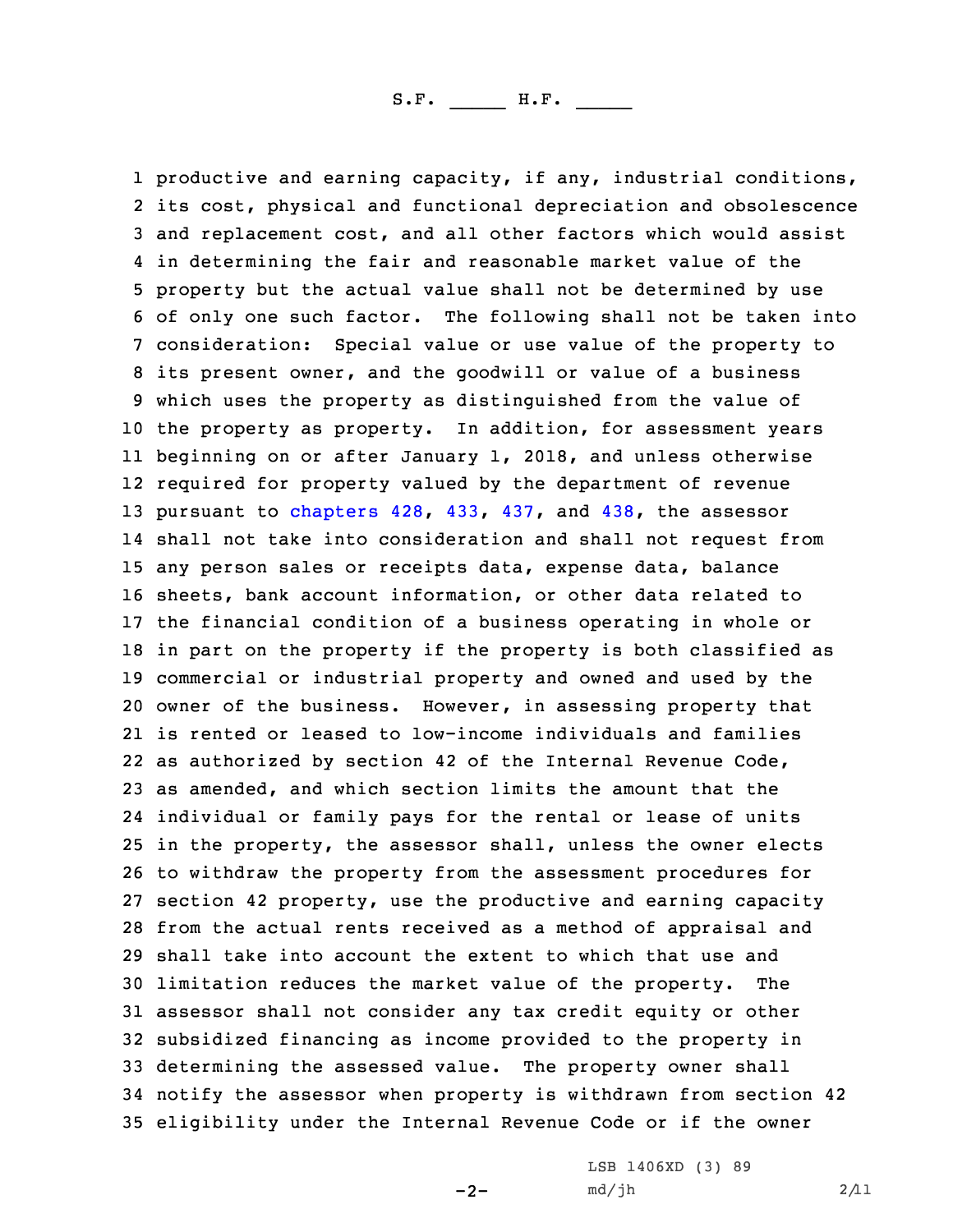elects to withdraw the property from the assessment procedures 2 for section 42 property under this [subsection](https://www.legis.iowa.gov/docs/code/2021/441.21.pdf). The property shall not be subject to section 42 assessment procedures for the assessment year for which section 42 eligibility is withdrawn or an election is made. This notification must be provided to the assessor no later than March 1 of the assessment year or the owner will be subject to <sup>a</sup> penalty of five hundred dollars for that assessment year. The penalty shall be collected at the same time and in the same manner as regular property taxes. An election to withdraw from the assessment procedures for section 42 property is irrevocable. Property that is withdrawn from the assessment procedures for section 42 property shall be classified and assessed as 14 <del>multiresidential</del> residential property unless the property 15 otherwise fails to meet the requirements of [subsection](https://www.legis.iowa.gov/docs/code/2021/441.21.pdf)  $\pm 3$  14. Upon adoption of uniform rules by the department of revenue or succeeding authority covering assessments and valuations of such properties, the valuation on such properties shall be determined in accordance with such rules and in accordance with forms and guidelines contained in the real property appraisal manual prepared by the department as updated from time to time for assessment purposes to assure uniformity, but such rules, forms, and guidelines shall not be inconsistent with or change the foregoing means of determining the actual, market, taxable and assessed values.

26 Sec. 4. Section 441.21, subsection 8, paragraph b, Code 27 2021, is amended to read as follows:

 *b.* Notwithstanding paragraph *"a"*, any construction or installation of <sup>a</sup> solar energy system on property classified as agricultural, residential, commercial, multiresidential, or industrial property shall not increase the actual, assessed, and taxable values of the property for five full assessment 33 years.

34 Sec. 5. Section 441.21, subsections 9 and 10, Code 2021, are 35 amended to read as follows:

-3-

LSB 1406XD (3) 89  $md/jh$  3/11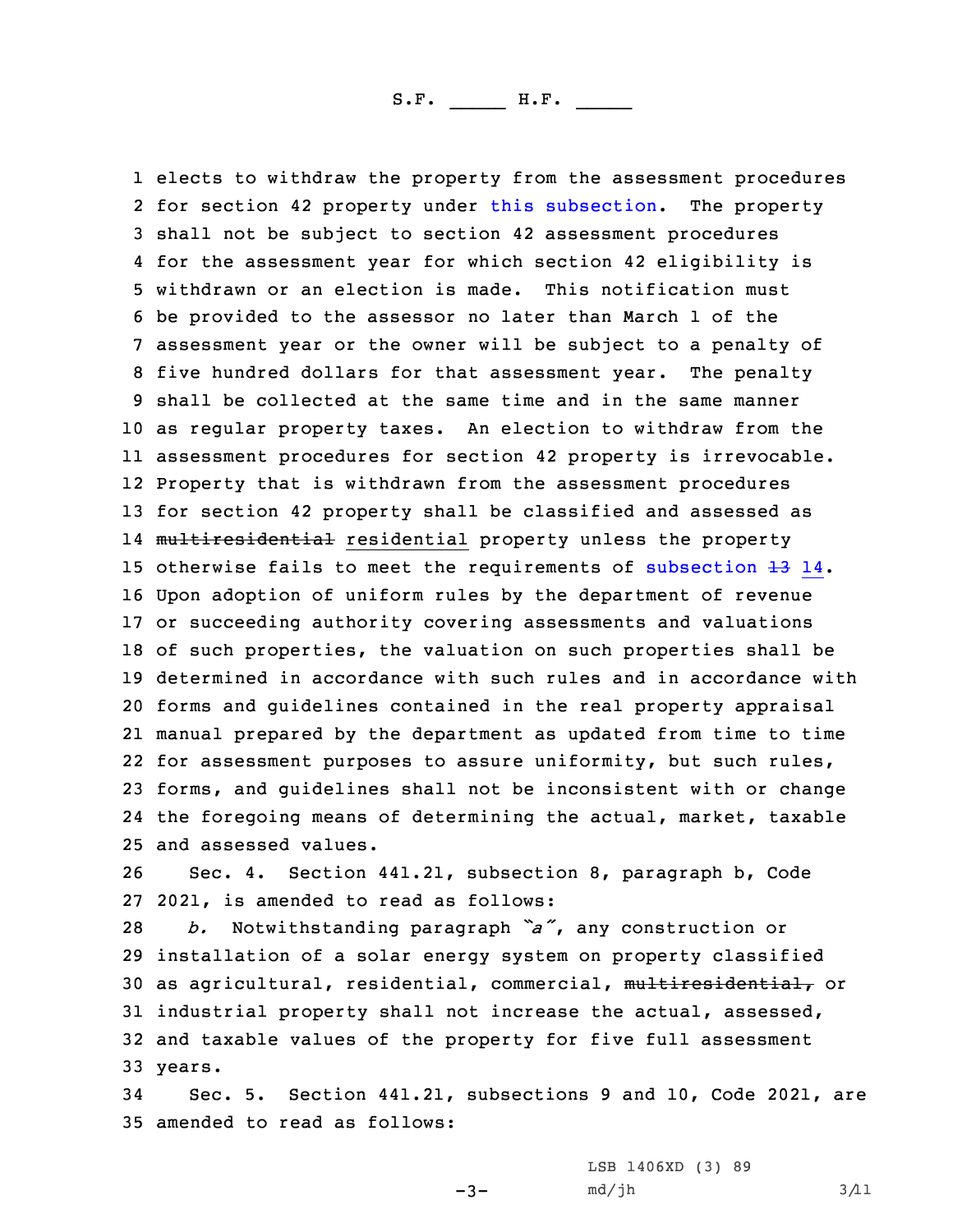1 9. Not later than November 1, 1979, and November 1 of each subsequent year, the director shall certify to the county auditor of each county the percentages of actual value at which residential property, agricultural property, commercial property, industrial property, multiresidential property, property valued by the department of revenue pursuant to chapter 434, and property valued by the department of revenue pursuant to [chapters](https://www.legis.iowa.gov/docs/code/2021/428.pdf) 428, [433](https://www.legis.iowa.gov/docs/code/2021/433.pdf), [437](https://www.legis.iowa.gov/docs/code/2021/437.pdf), and [438](https://www.legis.iowa.gov/docs/code/2021/438.pdf) in each assessing jurisdiction in the county shall be assessed for taxation. The county auditor shall proceed to determine the assessed values of agricultural property, residential property, commercial 12 property, industrial property, <del>multiresidential property,</del> property valued by the department of revenue pursuant to chapter 434, and property valued by the department of revenue pursuant to [chapters](https://www.legis.iowa.gov/docs/code/2021/428.pdf) 428, [433](https://www.legis.iowa.gov/docs/code/2021/433.pdf), [437](https://www.legis.iowa.gov/docs/code/2021/437.pdf), and [438](https://www.legis.iowa.gov/docs/code/2021/438.pdf) by applying such percentages to the current actual value of such property, as reported to the county auditor by the assessor, and the assessed values so determined shall be the taxable values of such properties upon which the levy shall be made. 10. The percentage of actual value computed by the department of revenue for agricultural property, residential property, commercial property, industrial property, 23 multiresidential property, property valued by the department 24 of revenue pursuant to [chapter](https://www.legis.iowa.gov/docs/code/2021/434.pdf) 434, and property valued by the department of revenue pursuant to [chapters](https://www.legis.iowa.gov/docs/code/2021/428.pdf) 428, [433](https://www.legis.iowa.gov/docs/code/2021/433.pdf), [437](https://www.legis.iowa.gov/docs/code/2021/437.pdf), and 438 and used to determine assessed values of those classes of property does not constitute <sup>a</sup> rule as defined in section 17A.2, subsection 11. Sec. 6. Section 441.21, subsection 13, paragraphs a, b, and c, Code 2021, are amended to read as follows: *a.* (1) For the assessment year beginning January 1, 2015,

32 mobile home parks, manufactured home communities, land-leased

33 communities, assisted living facilities, property primarily

34 used or intended for human habitation containing three or more

35 separate dwelling units, and that portion of <sup>a</sup> building that is

LSB 1406XD (3) 89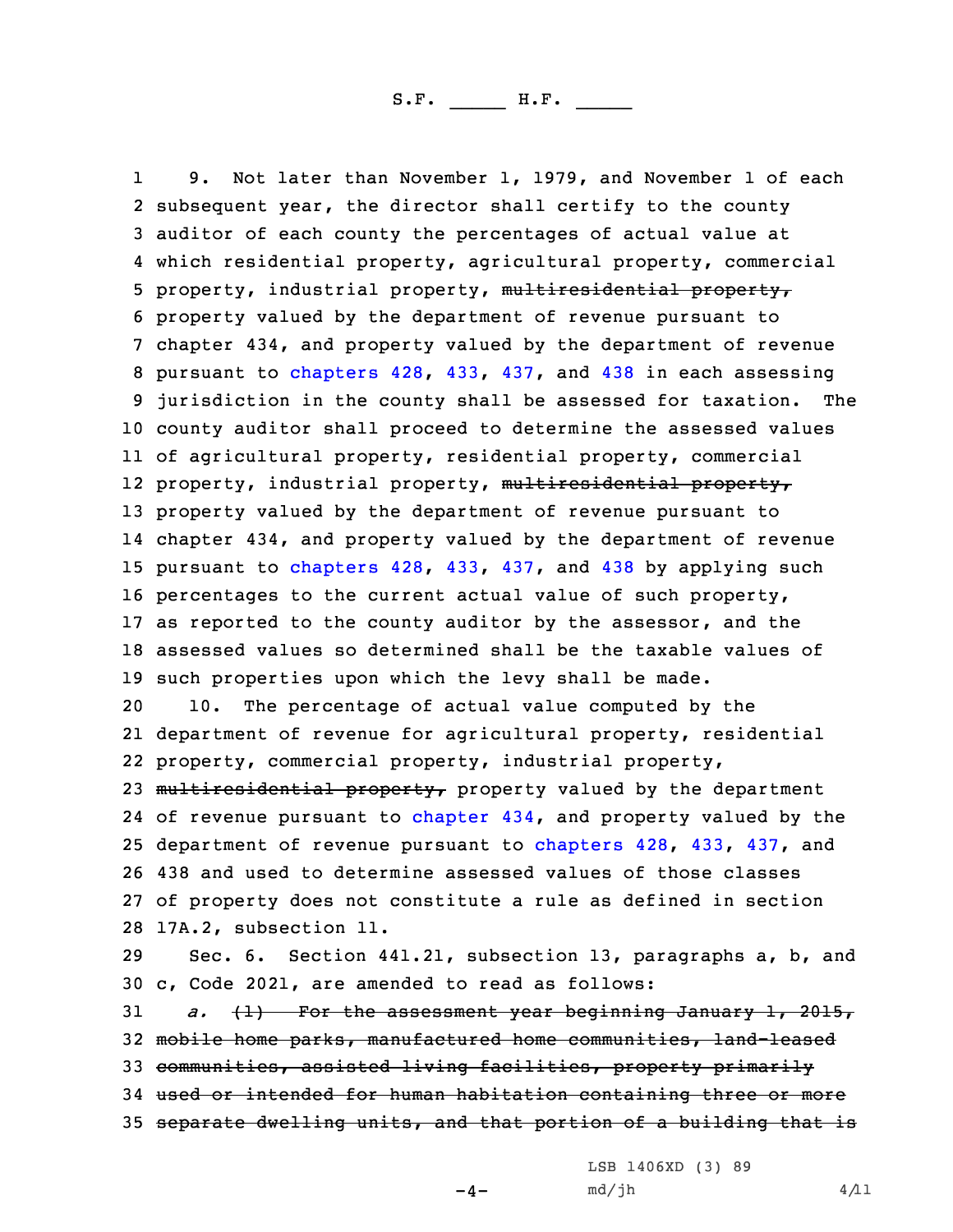used or intended for human habitation and <sup>a</sup> proportionate share 2 <del>of the land upon which the building is situated, regardless of</del> 3 the number of dwelling units located in the building, if the use for human habitation is not the primary use of the building and such building is not otherwise classified as residential property, shall be valued as <sup>a</sup> separate class of property known as multiresidential property and, excluding properties referred to in section 427A.1, [subsection](https://www.legis.iowa.gov/docs/code/2021/427A.1.pdf) 9, shall be assessed 9 at a percentage of its actual value, as determined in this subsection. 11 (2) Beginning with valuations established on or after January 1, 2016, but before January 1, 2022, all of the following shall be valued as <sup>a</sup> separate class of property known as multiresidential property and, excluding properties referred to in section 427A.1, [subsection](https://www.legis.iowa.gov/docs/code/2021/427A.1.pdf) 9, shall be assessed at <sup>a</sup> percentage of its actual value, as determined in this subsection:  $+a$  (1) Mobile home parks. 19 (b) (2) Manufactured home communities. 20 <del>(c)</del> (3) Land-leased communities. 21 (d) (4) Assisted living facilities. 22 (e) (5) <sup>A</sup> parcel primarily used or intended for human habitation containing three or more separate dwelling units. If <sup>a</sup> portion of such <sup>a</sup> parcel is used or intended for <sup>a</sup> purpose that, if the primary use, would be classified as commercial property or industrial property, each such portion, including <sup>a</sup> proportionate share of the land included in the parcel, if applicable, shall be assigned the appropriate classification pursuant to paragraph *"c"*.  $(f)$  (6) For a parcel that is primarily used or intended for use as commercial property or industrial property, that portion of the parcel that is used or intended for human habitation, regardless of the number of dwelling units contained on the parcel, including <sup>a</sup> proportionate share of the land included in the parcel, if applicable. The portion of such <sup>a</sup> parcel

-5-

LSB 1406XD (3) 89  $md/jh$  5/11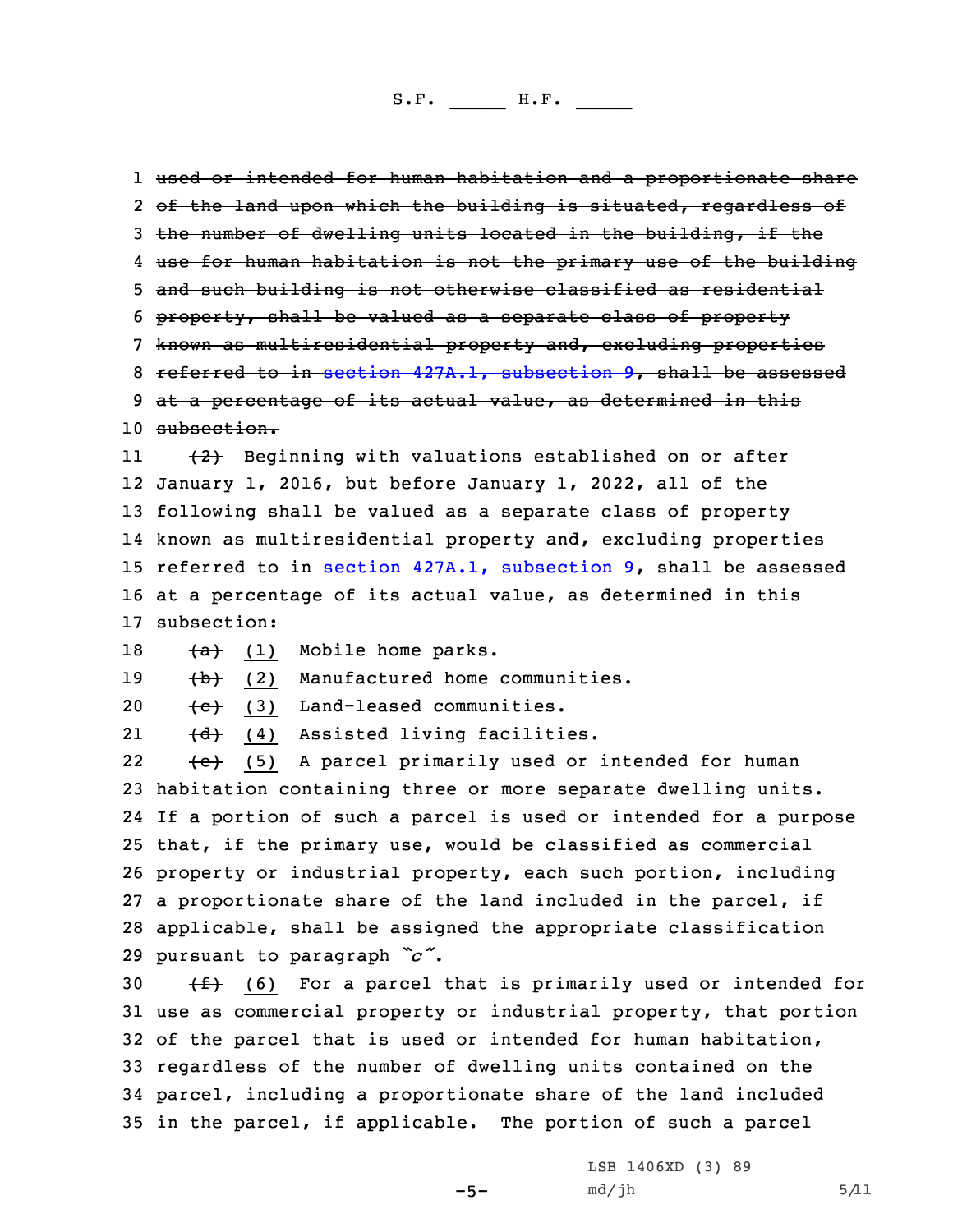used or intended for use as commercial property or industrial property, including <sup>a</sup> proportionate share of the land included in the parcel, if applicable, shall be assigned the appropriate classification pursuant to paragraph *"c"*.

 *b.* For valuations established for the assessment year beginning January 1, 2015, the percentage of actual value as equalized by the department of revenue as provided in section 441.49 at which multiresidential property shall be assessed shall be the greater of eighty-six and twenty-five hundredths percent or the percentage of actual value determined by the department of revenue at which property assessed as residential property is assessed for the same assessment year under subsection 4. For valuations established for the assessment year beginning January 1, 2016, the percentage of actual value as equalized by the department of revenue as provided in [section](https://www.legis.iowa.gov/docs/code/2021/441.49.pdf) 441.49 at which multiresidential property shall be assessed shall be the greater of eighty-two and five-tenths percent or the percentage of actual value determined by the department of revenue at which property assessed as residential property is assessed for the same assessment year under subsection 4. For valuations established for the assessment year beginning January 1, 2017, the percentage of actual value as equalized by the department of revenue as provided in [section](https://www.legis.iowa.gov/docs/code/2021/441.49.pdf) 441.49 at which multiresidential property shall be assessed shall be the greater of seventy-eight and seventy-five hundredths percent or the percentage of actual value determined by the department of revenue at which property assessed as residential property is assessed for the same assessment year under [subsection](https://www.legis.iowa.gov/docs/code/2021/441.21.pdf) 4. For valuations established for the assessment year beginning January 1, 2018, the percentage of actual value as equalized by the department of revenue as provided in [section](https://www.legis.iowa.gov/docs/code/2021/441.49.pdf) 441.49 at which multiresidential property shall be assessed shall be the greater of seventy-five percent or the percentage of actual value determined by the department of revenue at which property assessed as residential property

-6-

LSB 1406XD (3) 89  $md/jh$  6/11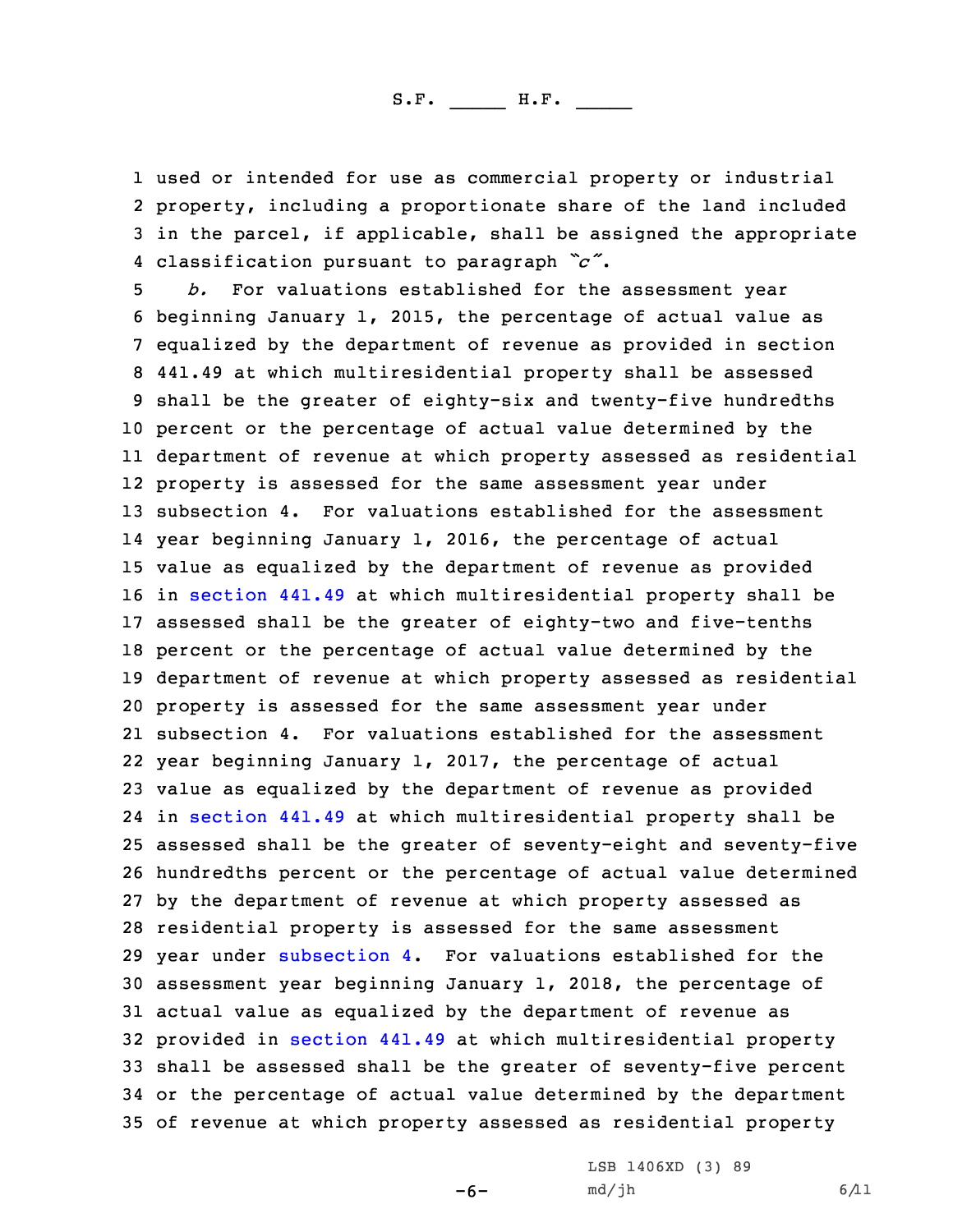1 is assessed for the same assessment year under [subsection](https://www.legis.iowa.gov/docs/code/2021/441.21.pdf) 4. For valuations established for the assessment year beginning January 1, 2019, the percentage of actual value as equalized by the department of revenue as provided in [section](https://www.legis.iowa.gov/docs/code/2021/441.49.pdf) 441.49 at which multiresidential property shall be assessed shall be the greater of seventy-one and twenty-five hundredths percent or the percentage of actual value determined by the department of revenue at which property assessed as residential property 9 is assessed for the same assessment year under [subsection](https://www.legis.iowa.gov/docs/code/2021/441.21.pdf) 4. For valuations established for the assessment year beginning January 1, 2020, the percentage of actual value as equalized by the department of revenue as provided in [section](https://www.legis.iowa.gov/docs/code/2021/441.49.pdf) 441.49 at which multiresidential property shall be assessed shall be the greater of sixty-seven and five-tenths percent or the percentage of actual value determined by the department of revenue at which property assessed as residential property 17 is assessed for the same assessment year under [subsection](https://www.legis.iowa.gov/docs/code/2021/441.21.pdf) 4. For valuations established for the assessment year beginning January 1, 2021, the percentage of actual value as equalized by the department of revenue as provided in [section](https://www.legis.iowa.gov/docs/code/2021/441.49.pdf) 441.49 at which multiresidential property shall be assessed shall be the greater of sixty-three and seventy-five hundredths percent or the percentage of actual value determined by the department of revenue at which property assessed as residential property is assessed for the same assessment year under [subsection](https://www.legis.iowa.gov/docs/code/2021/441.21.pdf) 4. For valuations established for the assessment year beginning 27 January 1, 2022, and each assessment year thereafter, the 28 percentage of actual value as equalized by the department of revenue as provided in [section](https://www.legis.iowa.gov/docs/code/2021/441.49.pdf) 441.49 at which multiresidential property shall be assessed shall be equal to the percentage of 31 actual value determined by the department of revenue at which property assessed as residential property is assessed under [subsection](https://www.legis.iowa.gov/docs/code/2021/441.21.pdf) 4 for the same assessment year. *c.* (1) For the assessment year beginning January 1,

35 2015, for parcels that, in part, satisfy the requirements for

 $-7-$ 

LSB 1406XD (3) 89  $md/jh$  7/11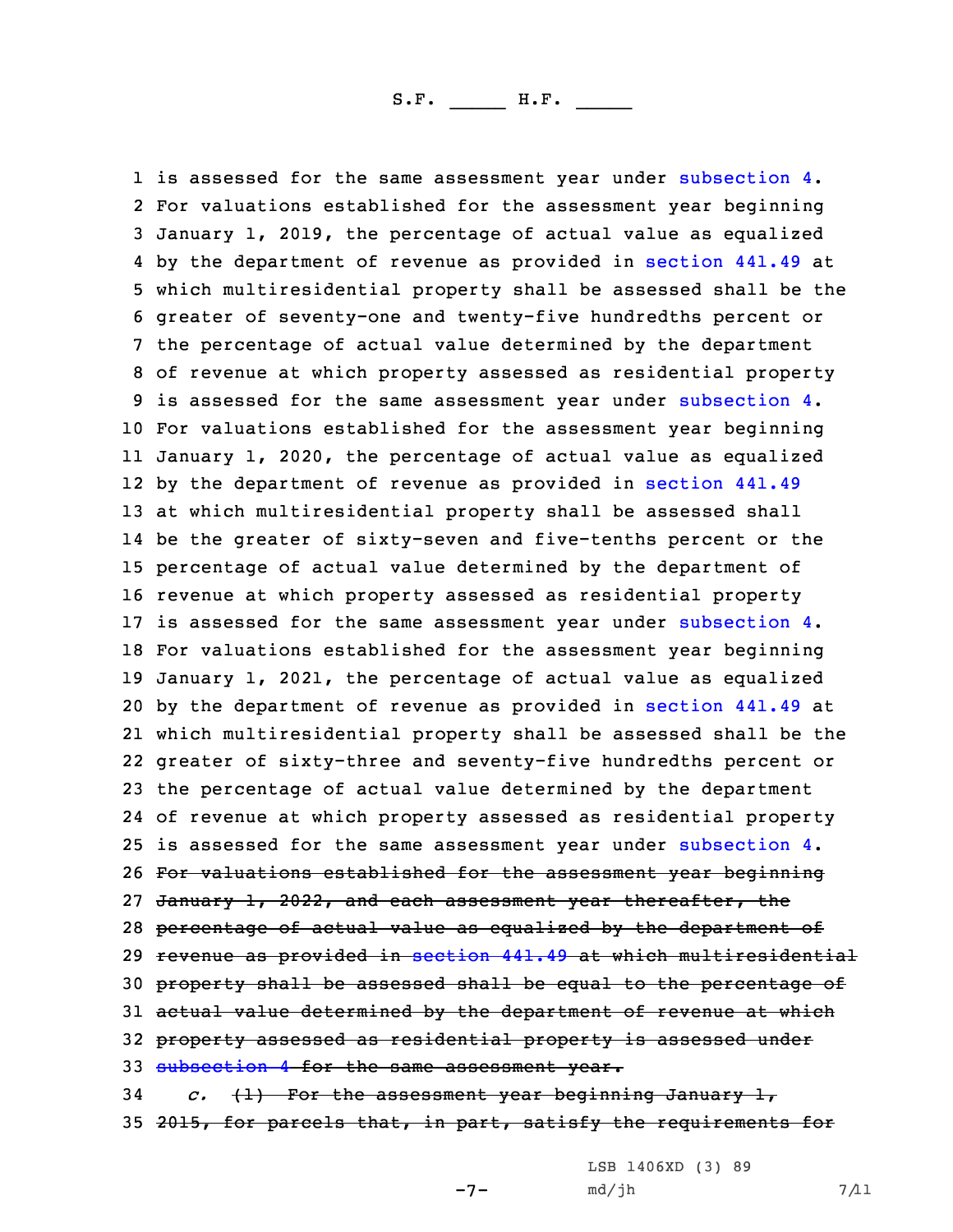1 <del>classification as multiresidential property, the assessor</del> 2 shall assign to that portion of the parcel the classification 3 of multiresidential property and to such other portions of 4 the parcel the property classification for which such other 5 portions qualify.

  $\{2\}$  Beginning with valuations established on or after January 1, 2016, but before January 1, 2022, for parcels for which <sup>a</sup> portion of the parcel satisfies the requirements for classification as multiresidential property pursuant to paragraph *"a"*, subparagraph (2), subparagraph division ll <del>(e) or (f)</del> (5) or (6), the assessor shall assign to that portion of the parcel the classification of multiresidential property and to such other portions of the parcel the property classification for which such other portions qualify.

15 Sec. 7. Section 441.21, Code 2021, is amended by adding the 16 following new subsection:

17 NEW SUBSECTION. 14. *a.* Beginning with valuations 18 established on or after January 1, 2022, all of the following 19 shall be classified and valued as residential property:

20 (1) Property primarily used or intended for human 21 habitation containing two or fewer dwelling units.

22(2) Mobile home parks.

23 (3) Manufactured home communities.

24(4) Land-leased communities.

25 (5) Assisted living facilities.

 (6) <sup>A</sup> parcel primarily used or intended for human habitation containing three or more separate dwelling units. If <sup>a</sup> portion of such <sup>a</sup> parcel is used or intended for <sup>a</sup> purpose that, if the primary use, would be classified as commercial property or industrial property, each such portion, including <sup>a</sup> proportionate share of the land included in the parcel, if applicable, shall be assigned the appropriate classification pursuant to paragraph *"b"*.

34 (7) For <sup>a</sup> parcel that is primarily used or intended for use 35 as commercial property or industrial property, that portion

-8-

LSB 1406XD (3) 89  $md/jh$  8/11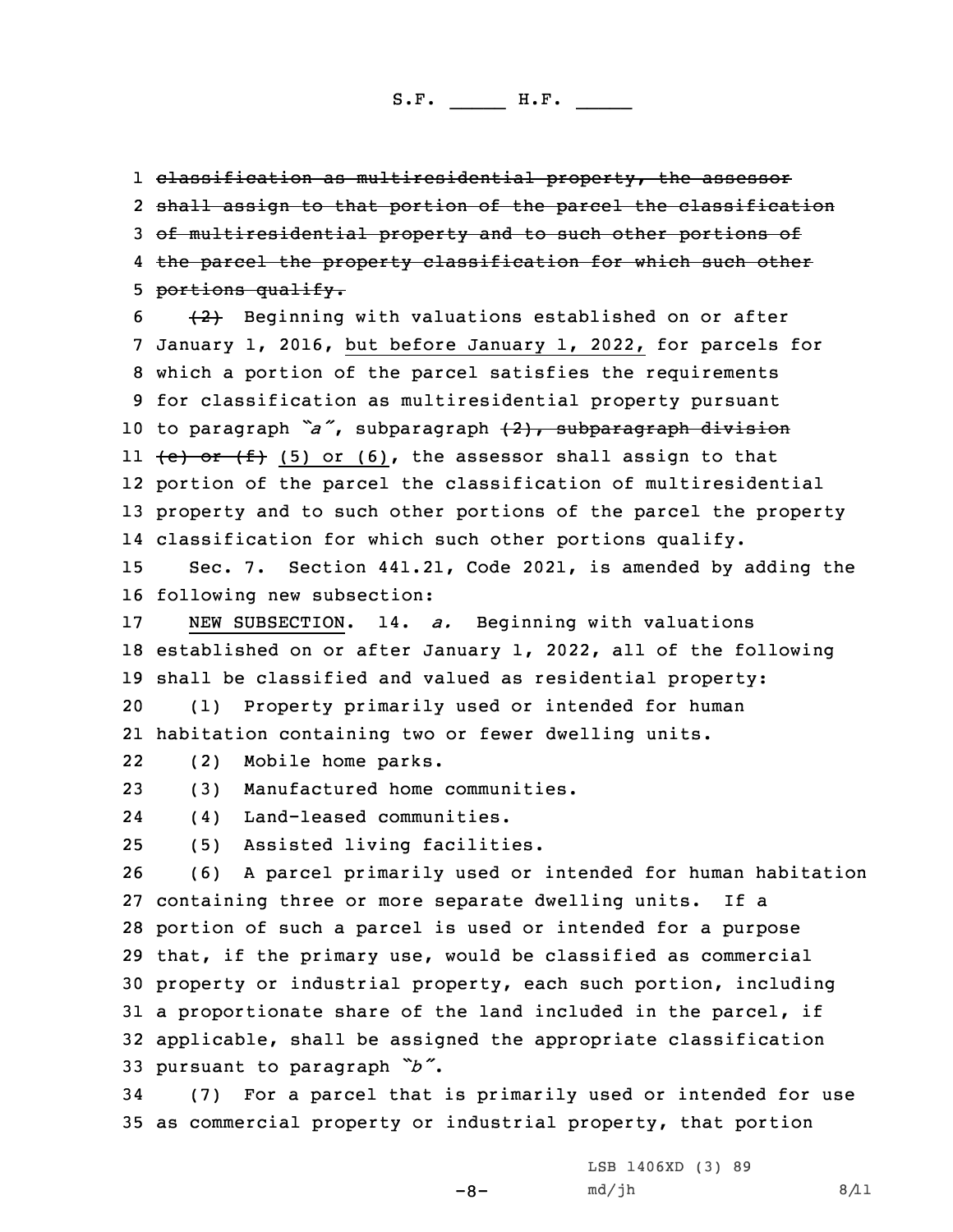1 of the parcel that is used or intended for human habitation, regardless of the number of dwelling units contained on the parcel, including <sup>a</sup> proportionate share of the land included in the parcel, if applicable. The portion of such <sup>a</sup> parcel used or intended for use as commercial property or industrial property, including <sup>a</sup> proportionate share of the land included in the parcel, if applicable, shall be assigned the appropriate classification pursuant to paragraph *"b"*.

 *b.* Beginning with valuations established on or after January 1, 2022, for parcels for which <sup>a</sup> portion of the parcel satisfies the requirements for classification as residential property pursuant to paragraph *"a"*, subparagraph (6) or (7), the assessor shall assign to that portion of the parcel the classification of residential property and to such other portions of the parcel the property classification for which such other portions qualify.

 *c.* Property that is rented or leased to low-income individuals and families as authorized by section 42 of the Internal Revenue Code, and that has not been withdrawn from section 42 assessment procedures under subsection 2 of this section, or <sup>a</sup> hotel, motel, inn, or other building where rooms or dwelling units are usually rented for less than one month shall not be classified as residential property under this subsection.

25 *d.* As used in this subsection:

 (1) *"Assisted living facility"* means property for providing assisted living as defined in section 231C.2. *"Assisted living facility"* also includes <sup>a</sup> health care facility, as defined in section 135C.1, an elder group home, as defined in section 231B.1, <sup>a</sup> child foster care facility under chapter 237, or property used for <sup>a</sup> hospice program as defined in section 32 135J.1.

<sup>33</sup> (2) *"Dwelling unit"* means an apartment, group of rooms, 34 or single room which is occupied as separate living quarters 35 or, if vacant, is intended for occupancy as separate living

 $-9-$ 

LSB 1406XD (3) 89  $md/jh$  9/11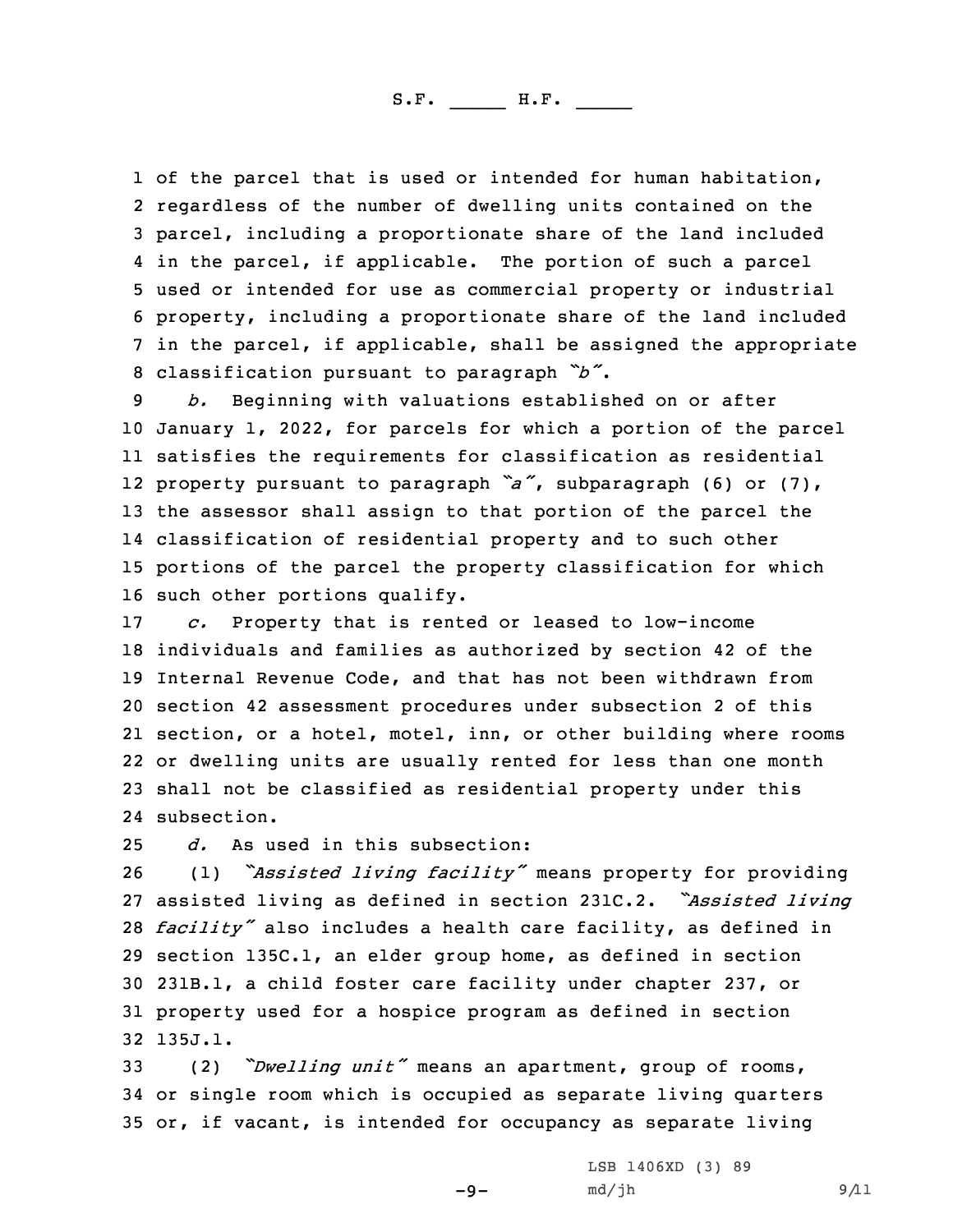1 quarters, in which <sup>a</sup> tenant can live and sleep separately from 2 any other persons in the building.

<sup>3</sup> (3) *"Land-leased community"* means the same as defined in 4 sections 335.30A and 414.28A.

<sup>5</sup> (4) *"Manufactured home community"* means the same as <sup>a</sup> 6 land-leased community.

<sup>7</sup> (5) *"Mobile home park"* means the same as defined in section 8 435.1.

9 Sec. 8. Section 558.46, subsection 5, Code 2021, is amended 10 by striking the subsection.

11 Sec. 9. SAVINGS PROVISION. This Act, pursuant to section 4.13, does not affect the operation of, or prohibit the application of, prior provisions of the Code sections amended by this Act, or rules adopted under chapter 17A to administer such prior provisions, for assessment years beginning before January 1, 2022, and for duties, powers, protests, appeals, proceedings, actions, or remedies attributable to an assessment year beginning before January 1, 2022.

19 Sec. 10. EFFECTIVE DATE. This Act takes effect January 1, 20 2022.

21 Sec. 11. APPLICABILITY. This Act applies to assessment 22 years beginning on or after January 1, 2022. 23 EXPLANATION

24 **The inclusion of this explanation does not constitute agreement with** <sup>25</sup> **the explanation's substance by the members of the general assembly.**

26 This bill relates to property tax classifications, 27 assessment limitations, and administration.

 Code section 441.21 provides that for assessment years beginning on or after January 1, 2015, property can be classified as multiresidential property. Multiresidential property largely includes property that prior to the assessment year beginning January 1, 2015, was classified as commercial property and includes mobile home parks, manufactured home communities, land-leased communities, assisted living facilities, and property primarily used or intended for human

 $-10-$ 

LSB 1406XD (3) 89 md/jh 10/11